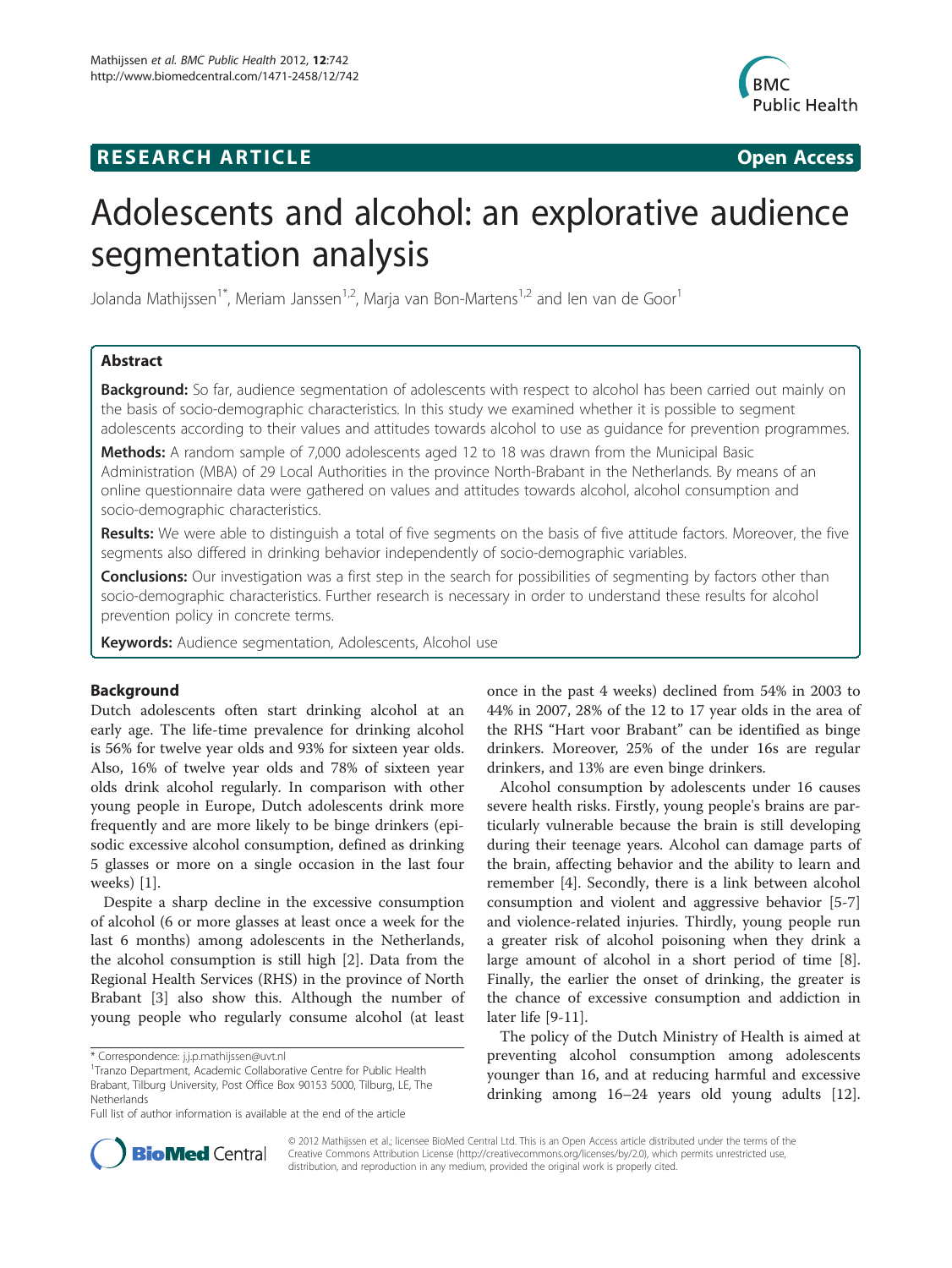Local Authorities are responsible for the implementation of national alcohol policy at a local level. RHSs and regional organizations for the care and treatment of addicts carry out prevention activities at a regional and local level, often commissioned by Local Authorities.

Current policies and interventions are mainly directed at settings such as schools and sports clubs. However, it is unlikely that this approach will have sufficient impact on adolescents, because the groups in these settings are heterogeneous. Adolescents differ in their drinking habits and have different attitudes towards alcohol. This means that one intervention reaches only a part of all adolescents, and doesn't reach other adolescents, with a different drinking habit or a different attitude.

Market research has revealed the importance and effectiveness of tailoring messages and incentives to meet the needs of different population segments. Not every individual is a potential consumer of a given product, idea, or service; so tailoring messages to specific groups will be more effective than broadcasting the same message to everyone [[13](#page-9-0),[14](#page-9-0)].

Audience segmentation is a method for dividing a large and heterogeneous population into separate, relatively homogeneous segments on the basis of shared characteristics known or presumed to be associated with a given outcome of interest [[15\]](#page-9-0).

Audience segmentation is fairly common in the field of public health. However, such segmentation is usually based on socioeconomic and demographic variables, such as age, ethnicity, gender, education and income. Unfortunately, demographic segmentation alone may be of limited use for constructing meaningful messages [[16\]](#page-9-0). While psychographic and lifestyle analyses have long been standard practice in business marketing, their use in public health communication efforts is still much less common [\[16](#page-9-0)]. Since health messages can be finetuned to the differences in lifestyle such as attitudes and values, segments based on aspects of lifestyle are expected to be more useful for health communication strategies [[14,16](#page-9-0)]. We assume that attitudes, values, and motives in relation to alcohol consumption among adolescents will vary, and may therefore offer a better starting point for segmentation than socio-demographic characteristics alone. For example, previous research has shown that motives for drinking give rise to a substantial part of the variance in alcohol consumption [\[17,18](#page-9-0)]. Moreover, personality traits, such as sensation seeking, are associated with quantity and frequency of alcohol use [\[19](#page-9-0)].

Despite the promising characteristics of audience segmentation based on lifestyle aspects, it has never been used in the Netherlands in relation to the prevention of alcohol consumption. That is why the RHS "Hart voor Brabant", in cooperation with market research office Motivaction $^{\circledR}$ , conducted a study to find out whether it is possible to identify different segments on the basis of the motives, attitudes, and values of adolescents towards alcohol. The first results of this study were already published in a Dutch article [\[20](#page-9-0)].

# Methods

# The sample

A random sample of 7,000 young people aged 12 to 18 was drawn from the Municipal Basic Administration (MBA) of the 29 municipalities in the area of the RHS "Hart voor Brabant". The personal data of each member of the Dutch population is held in the MBA. The survey was approved by the board of directors of the RHS, and exempted from ethical approval. According to the Dutch Medical Research Involving Human Subjects Act (WMO) these surveys were exempted from ethics approval because they did not meet the criterion that people are subjected to (invasive or bothersome) procedures or are required to follow rules of behavior. Adolescents aged 16 or over received a letter containing an internet link to a questionnaire and a password. For adolescents under 16 years of age, this letter was sent to the parents with the request to allow their son/daughter to fill in the questionnaire. In order to increase the response rate, two reminders were sent to non-respondents, respectively two and four weeks after the letter of invitation. As an incentive, one in ten young people who filled in the questionnaire received a  $\epsilon$  10 cinema coupon.

# **Ouestionnaire**

In composing the questionnaire we used questions from the local and national youth health monitor. The questions concerned demographic characteristics, alcohol consumption, smoking habits, and leisure activities [\[21](#page-9-0)]. Since there was no validated questionnaire available to study the attitude of adolescents to alcohol, we developed in total 56 propositions concerning general values and attitudes and specific values and attitudes relating to alcohol. These propositions were based on a brief literature study, a workshop with experts, and focus groups with adolescents from the region. Epidemiologists, health policy officials, and addiction experts participated in the workshop with experts. Two focus group interviews were held among young people with the aim of obtaining greater insight into the attitudes and experiences of young people in relation to alcohol. To ensure that there was sufficient spread in alcohol consumption levels, gender, age, and educational level within the focus groups, the participants filled in a short questionnaire prior to the interviews. One focus group consisted of four girls and three boys, varying in age from 13 to 16, attending a representative range of secondary school types. The alcohol consumption varied from never to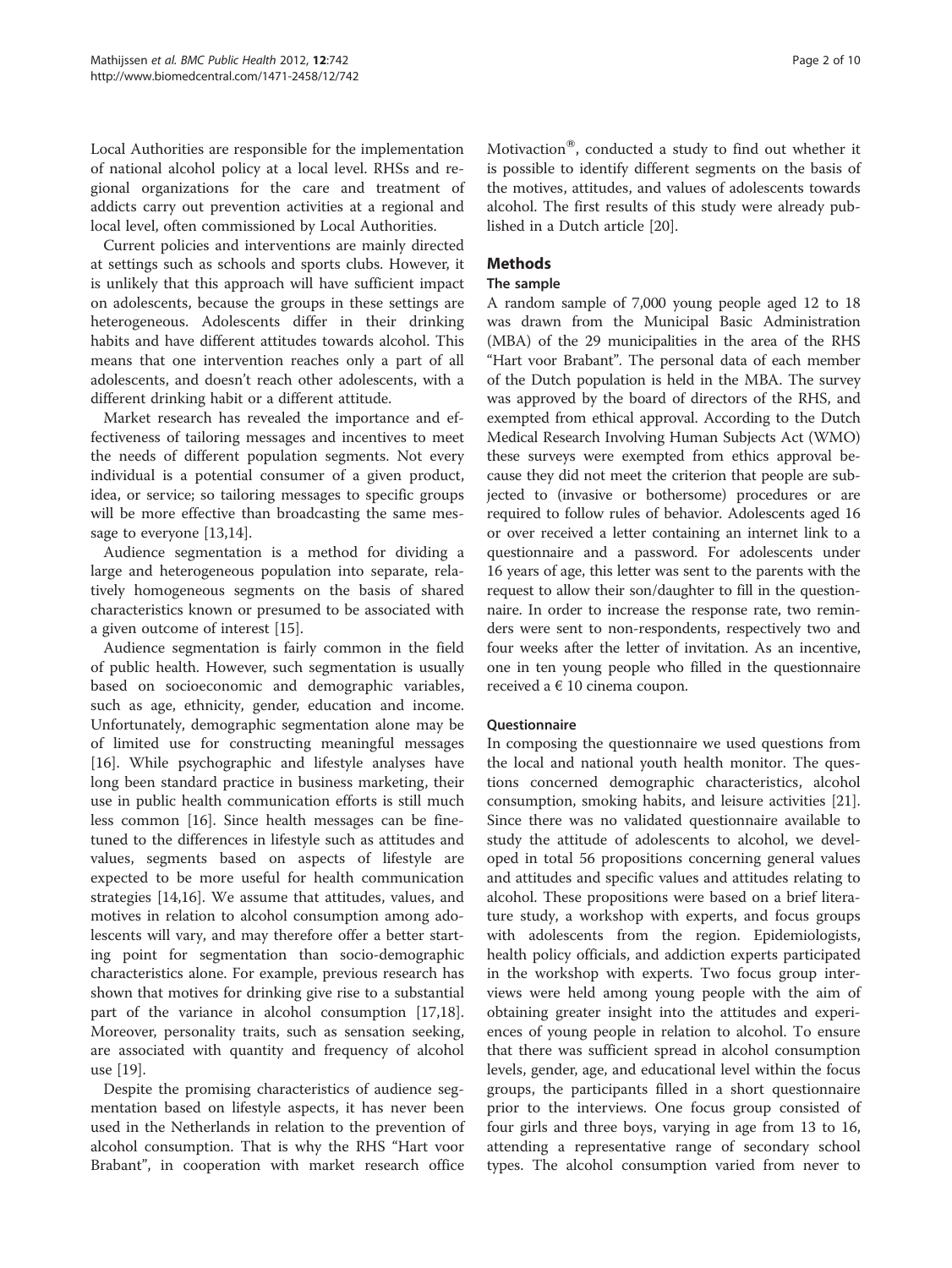now-and-then. The other focus group consisted of three girls and three boys. This group also varied in age and educational level. However, the level of alcohol consumption in this group was higher than in the other focus group (varied from now-and-then to regularly).

# Final workshop

After analyzing the data from the questionnaire a final workshop was organized. Twelve representatives of Local Authorities, of the Netherlands Youth Institute, of the Netherlands Institute for Social Research, and of the RHS "Hart voor Brabant" took part in this workshop. As the first step during this meeting, the results of the analysis of the questionnaire answers were presented. Then, using a range of working methods (including a plenary discussion and assignments in subgroups), the results were further explored with the aim of understanding the significance of the segments and of working them out in more detail.

# Statistical analysis

Data were analyzed using SPSS 17.0 for windows (factor analysis, ANOVA,  $X^2$ -analyses, and multiple logistic regression analyses) and Latent Gold (latent class analysis).

Factor analysis using principal components with oblimin rotation was conducted. The factors retained were based on the following rules: eigenvalues greater than or equal to 1 or factors above the break in the scree plot and a minimum of 0.40 for factor loadings.

A latent class analysis was then carried out with the factors found in the factor analysis, using the software package Latent Gold [[22](#page-9-0)]. In this analysis, a cluster solution was sought according to the following criteria. First, the statistical fit of the latent class model with the data was considered  $(p > 0.05$ , the null hypothesis is that there is no significant deviation between the predicted data and the observed data). Then the most economical model was chosen from those that fitted. That is the model for which the Bayesian Information Criterion (BIC value) is the lowest. This value is higher for more complex, and therefore less economical, models.

Analyses of variance (ANOVA) were used to examine differences between the found segments and factor scores and age. With chi-square analyses we investigated whether the segments differed in categorical socio-demographic variables (sex, ethnic background and urbanization) and alcohol consumption (recent alcohol use and binge drinking).

Multiple logistic regression analyses were used to examine whether the segments were significantly associated with alcohol consumption, independent of socio-demographic characteristics. The data were entered in two blocks. The first block consisted of

socio-demographic variables (age, sex, urbanization, and ethnicity). In the second block, the segment variable was entered.

# Results

A total of 3,230 12 to 18-year-olds completed the questionnaire. This is a response of 46%. The mean age of the respondents was 14;11 and 49% of them was female. More than half of them lived in a (highly) urbanized area (56%) and 16% was from ethnic minorities. These percentages are comparable to the population of 12–18 years old living in the working area of the RHS, respectively 15;0 years old, 49% girls, 56% (highly) urbanized area and 17% ethnic minorities.

## Factor analysis

A first exploratory factor analysis, with oblimin rotation, based on the 56 propositions concerning alcohol and other matters that young people value important (such as parents, school, classmates, and sports) produced 14 factors that satisfied the criterion eigenvalue  $> 1$ . On studying the eigenvalues per factor on a scree plot, specifically between the 10th and 11th factor, a relatively large fall in the eigenvalue was to be seen. Beyond the 10th factor, the eigenvalue gradually decreased further. For this reason, a new analysis was carried out in which the number of factors was fixed at 10. This analysis eventually produced seven factors with sufficient reliability (Cronbach's Alpha >0.60). Of the remaining seven factors, two were excluded on content grounds. One of these consisted of items that dealt with being sufficiently well informed and warned about alcohol. This factor is ambiguous, in the sense that it is unclear whether respondents who agree with this consider themselves sufficiently wellinformed because of the amount of information provided, or because they do not feel the need for information. Therefore we found this factor unsuitable as a basis for the segmentation. The other factor was represented by a block of four items about rules that ought to be imposed by parents. These items had been placed together in the questionnaire. Because it was not possible to establish whether the consistency of the replies to these questions was a result of the composition of the questionnaire, it was decided to exclude this factor as well, as a basis for the segmentation. The five remaining factors, which we found suitable for our segmentation analysis, together accounted for 53% of the variance.

These factors are 'aversion to intoxication' ( $\alpha$  = 0.83), 'alcohol is the norm' ( $\alpha$  = 0.61), 'need for approval' ( $\alpha$  = 0.67), 'hedonistic associations' ( $\alpha$  = 0.75) and 'lack of interest in alcohol' ( $\alpha$  = 0.86). The items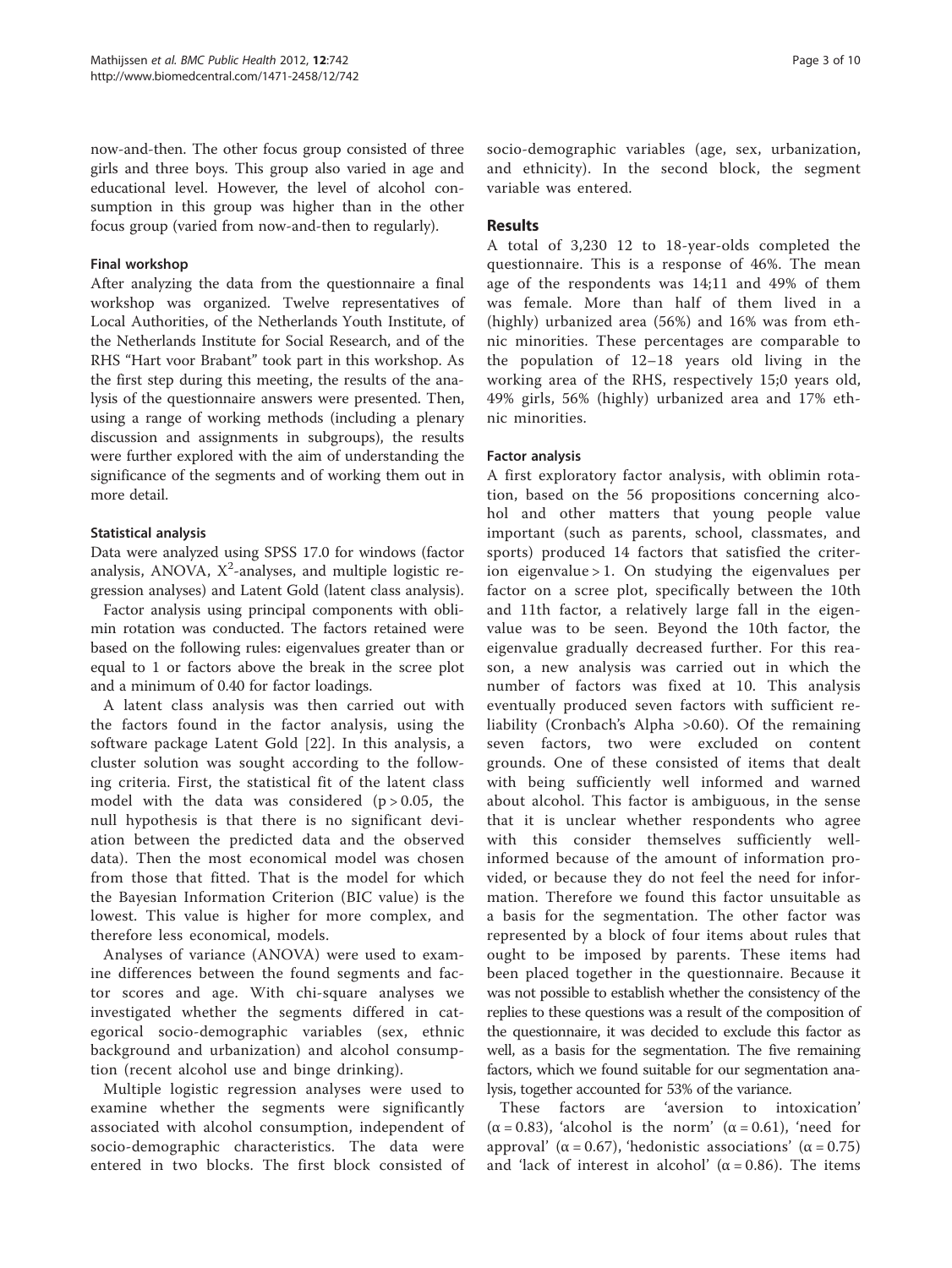belonging to the factors are described below. For the factor loadings see Additional file [1.](#page-9-0)

# Items per factor

Aversion to intoxication

I would be embarrassed if one of my friends got drunk My friends would be embarrassed if I got drunk I would be embarrassed if I got drunk myself I would find it amusing if one of my friends got drunk (recoded)

My parents would be embarrassed if I got drunk People are more fun when they've been drinking (recoded)

Stronger action should be taken against alcohol misuse People become annoying when they've been drinking

# Alcohol as norm

I can imagine that you don't want to be seen with a soft drink when everyone else is drinking alcohol It's weird if an adult never drinks alcohol Drinking alcohol is more fun when it's not allowed Since it's legal to buy alcohol once you are 16, it must be less damaging from that age

I think it's exciting to be drunk

For me it's important not to be different from other people

Alcohol is more for boys than for girls

# Need for approval

The opinion of my parents is important to me My parents take my opinion seriously It's important to me that my friends have a good opinion of me

It seems only natural to me to keep to my parents' rules

I learn from my mistakes

## Hedonistic associations

Alcohol makes me think of the weekend Alcohol makes me think of relaxing Alcohol makes me think of having fun Alcohol makes me think of a drink with a meal Alcohol makes me think of letting go Alcohol makes me think of adulthood

Lack of interest in alcohol

Alcohol makes me think: Don't like the taste Alcohol makes me think: Not for me

|           | BIC(LL) | p-value |
|-----------|---------|---------|
| 1-Cluster | 37009,0 | 0,00    |
| 2-Cluster | 35470,9 | 0,00    |
| 3-Cluster | 35112,4 | 0,00    |
| 4-Cluster | 35021,0 | 0,00    |
| 5-Cluster | 34906.3 | 0,52    |
| 6-Cluster | 34922,2 | 0.75    |

7-Cluster 34933,9 0,92 8-Cluster 34945,8 0,98 9-Cluster 34970,2 0,99

10-Cluster 34999,5 1,00

BIC = Bayesian Information Criteria. LL = Log Likelihood.

## Latent class analysis

In Table 1, we compare models with one to ten latent classes; we present the BIC and p-value for each model. The BIC statistic for the five class model was slightly lower than for the other models. Moreover, the five-class solution was the first model with  $p > 0.05$ . These findings indicated that the five-class solution was the best fit (BIC = 34906,  $p = 0.51$ ). These five clusters were distinguished from each other by differences in the scores on the five attitude factors. In a workshop with experts we assigned (Dutch) names to them. In this English article we refer to the clusters as: 'ordinaries' (42%), 'high spirits' (22%), 'consciously sobers' (17%), 'ordinary sobers' (11%), and 'socials' (8%) (see Figure [1](#page-4-0)). The scores in Figure [1](#page-4-0) have been standardised  $(\mu = 0 \text{ and SD} = 1)$ . Table [2](#page-5-0) shows the average scores on the five attitude factors for each of the clusters (the segments). The figure and the table show clearly that the segments differ from each other in factor scores. For example,'high spirits' have much less aversion to intoxication, greater interest in alcohol, and more hedonistic associations with alcohol than the other segments. The 'ordinaries' have less aversion to intoxication than the 'consciously sobers', the 'ordinary sobers', and the 'socials'. The 'ordinaries' have the highest score on 'alcohol is the norm' and the lowest on 'need for approval'. By contrast, 'socials' have the lowest score on 'alcohol is the norm' and the highest on 'need for approval'. Finally, the 'consciously sobers' and the 'ordinary sobers' differ from each other on 'hedonistic associations' and 'alcohol is the norm'. On both factors, the 'ordinary sobers' score higher than the 'consciously sobers'.

## Background variables

A significant difference was found for sex  $(X^2 = 13.9,$  $df = 4$ ,  $p \le .01$ ). Girls were slightly overrepresented in the segments 'ordinary sobers' (55%), 'socials' (56%) and underrepresented in the segment 'high spirits' (45%). Moreover, a difference relating to age was found

# Table 1 Model fit statistics for ten latent class models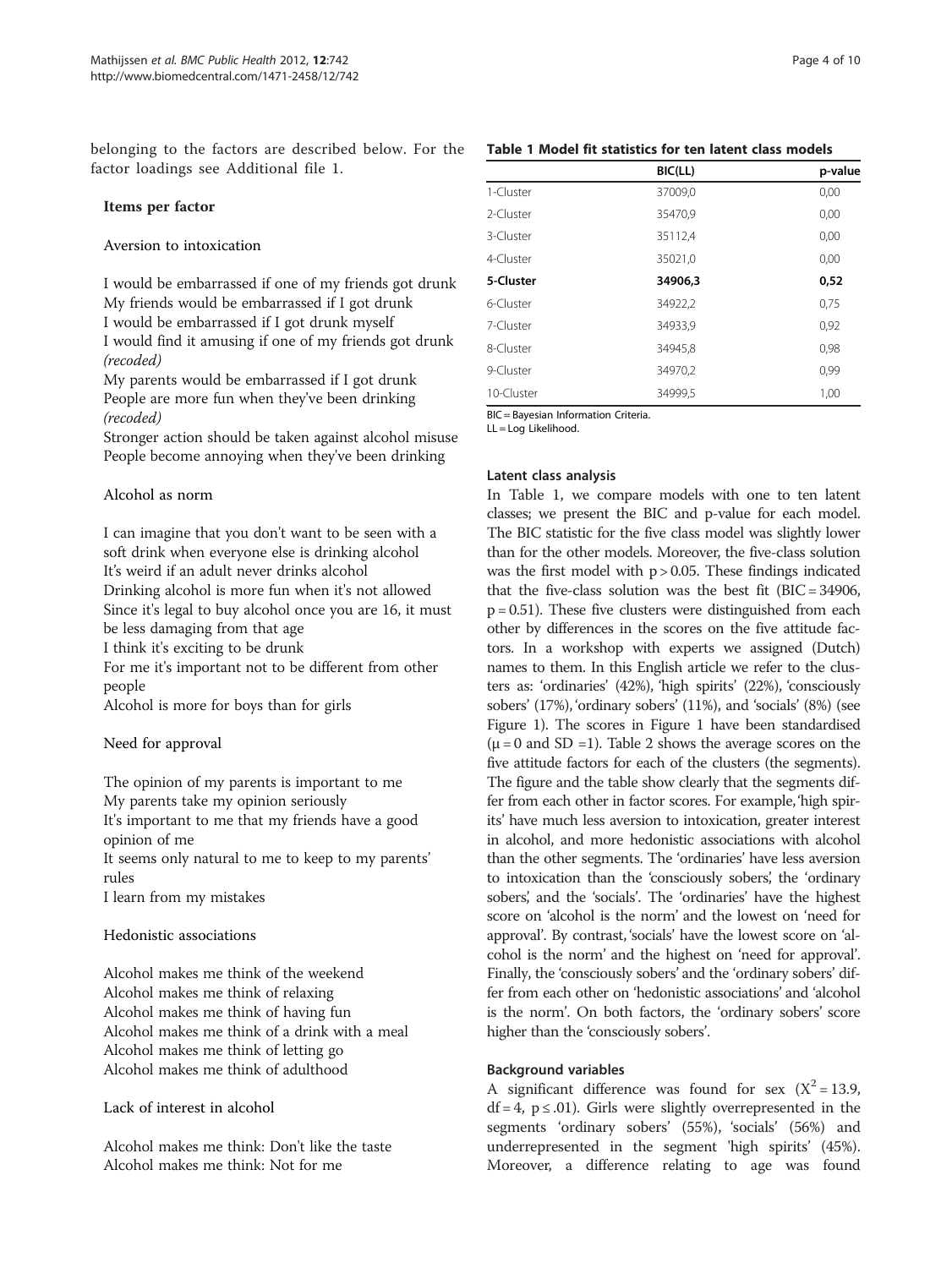<span id="page-4-0"></span>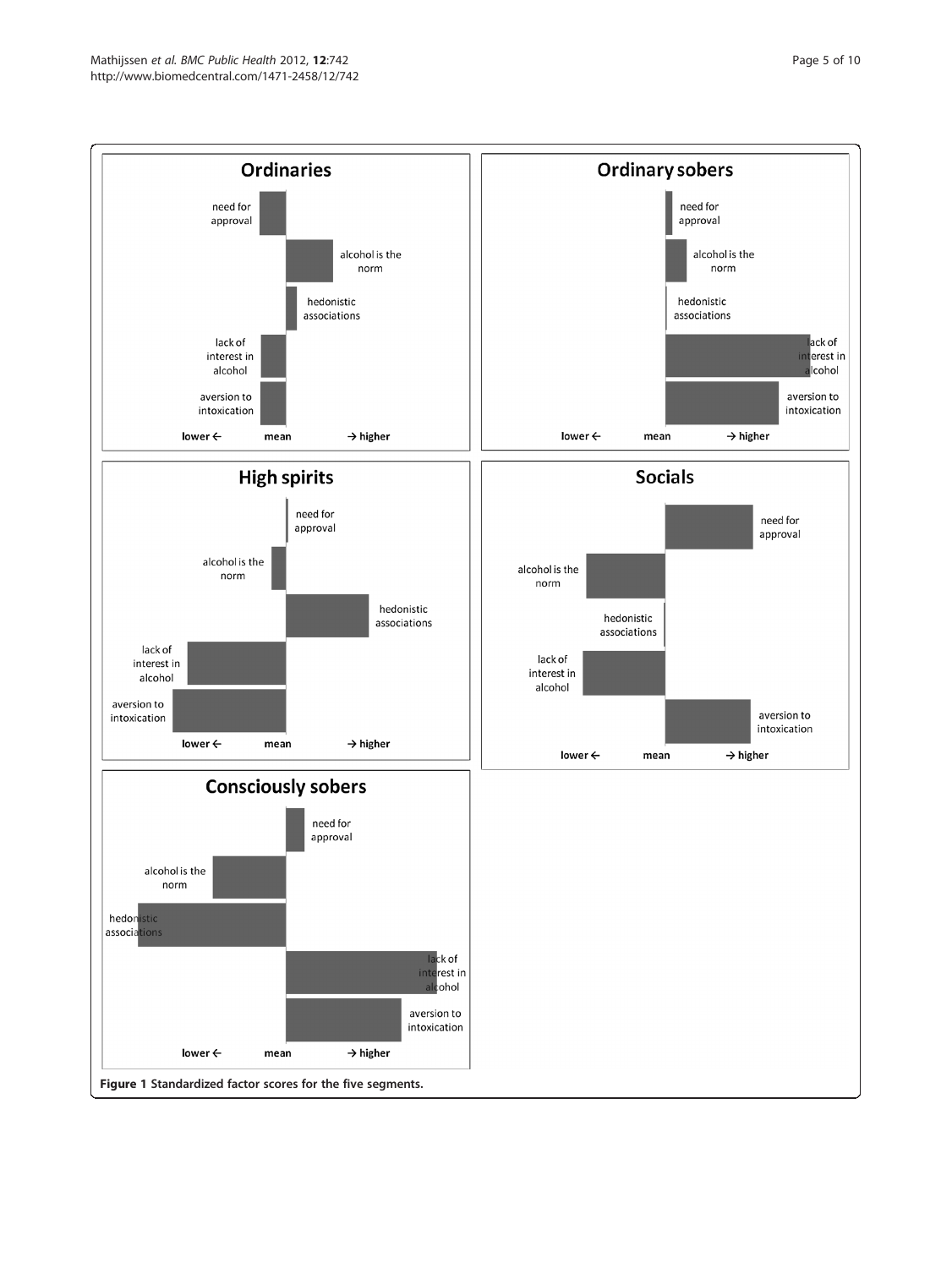# <span id="page-5-0"></span>Table 2 Mean scores (SD) on the 5 factors for the 5 segments

|                    | Aversion to intoxication     | Lack of interest in alcohol   | <b>Hedonistic associations</b>  | Alcohol is the norm             | Need for approval               |
|--------------------|------------------------------|-------------------------------|---------------------------------|---------------------------------|---------------------------------|
| Ordinaries         | 2.4 $(0.6)$ h c os s         | 1.7 (0.7) h c os s            | 2.6 $(0.6)$ h c                 | 2.2 $(0.6)$ h c os s            | 3.3 $(0.6)$ h c os s            |
| High spirits       | 1.7 (0.6) $^{\circ}$ c os s  | $1.0(0.0)^{\circ}$ C os s     | 3.2 $(0.5)$ <sup>o c os s</sup> | 1.8 $(0.7)$ <sup>o c os s</sup> | 3.5 (0.6) $^{\circ}$ s          |
| Consciously sobers | 3.5 (0.6) <sup>o h s</sup>   | 3.5 (0.8) $^{\circ}$ h s      | 1.6 $(0.6)$ <sup>o h os s</sup> | 1.8 (0.5) $\circ$ h os          | 3.6 (0.5) $\circ$ s             |
| Ordinary sobers    | 3.5 $(0.5)$ <sup>o h s</sup> | 3.4 $(0.7)$ <sup>o h s</sup>  | 2.6 (0.7) $^{\circ}$            | $2.0(0.7)$ <sup>o h c s</sup>   | 3.6 $(0.6)$ <sup>o s</sup>      |
| Socials            | 3.3 (0.5) $\circ$ h c os     | 1.2 (0.4) <sup>o h c os</sup> | 2.6 (0.8) h c                   | 1.4 (0.5) $\circ$ h c os        | 3.9 $(0.2)$ <sup>o h c os</sup> |

 $\circ$  = Ordinaries, <sup>h</sup> = High spirits,  $\circ$  = Consciously sobers,  $\circ$  = Ordinary sobers,  $\circ$  = Socials (p  $\leq$  0.01).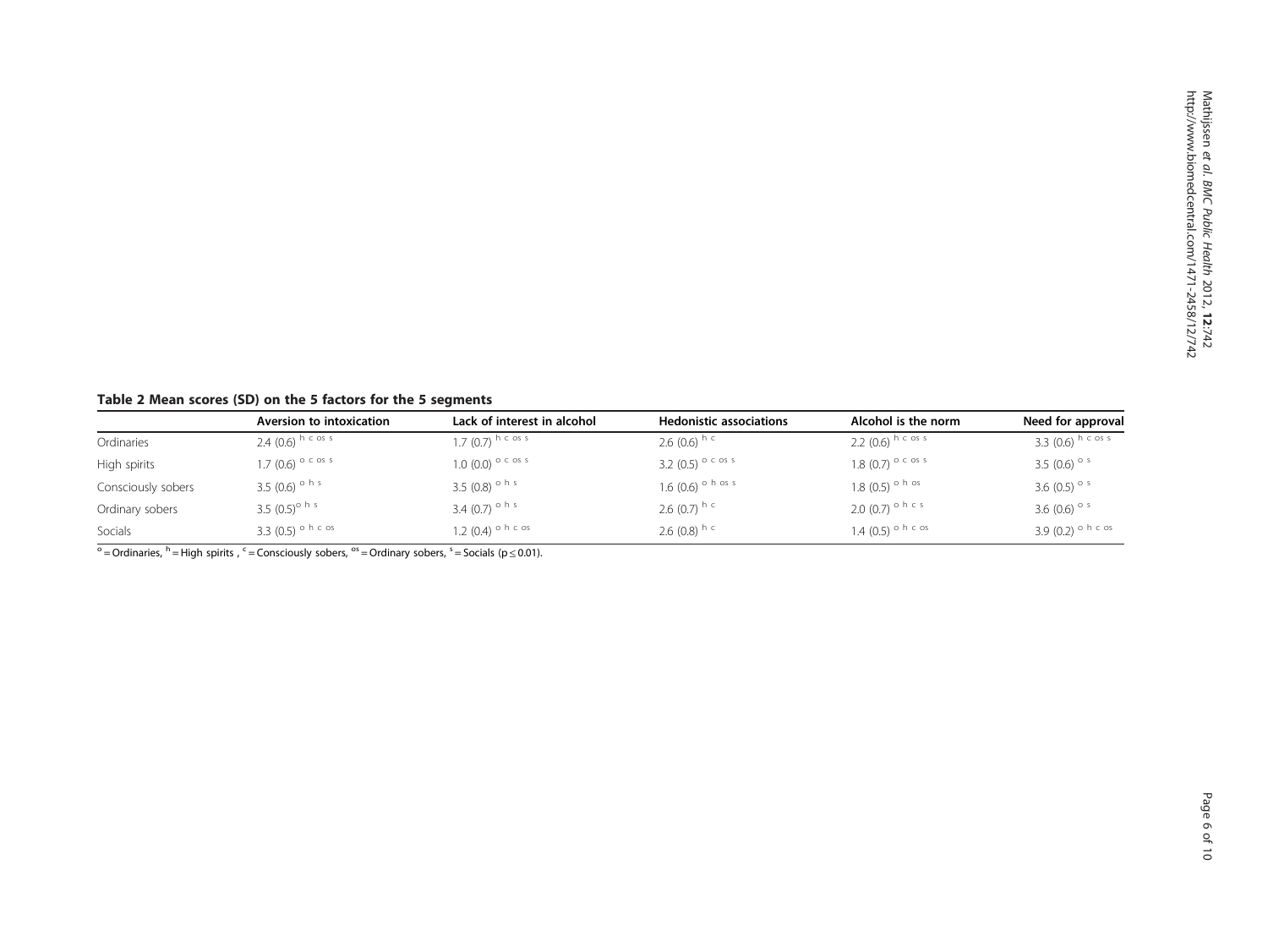Table 3 Age distribution (percentage) by segment

|                    | 12 | 13      | 14      | 15 | 16 | 17 | 18 | Total |
|--------------------|----|---------|---------|----|----|----|----|-------|
| Ordinaries         | 8  | 17      | 22      | 20 | 13 | 11 | 9  | 100   |
| High spirits       | 2  | 3       | $10 \,$ | 22 | 25 | 24 | 14 | 100   |
| Consciously sobers | 18 |         | 25 21   | 14 | 10 | 9  | 3  | 100   |
| Ordinary sobers    | 20 | 28      | 21      | 15 | 6  | 5. | -5 | 100   |
| Socials            | 4  | $10 \,$ | 14      | 16 | 18 | 23 | 15 | 100   |

 $(F = 146.1, df = 4, p \le .01)$ . On average, the 'high spirits' were older (15 years; 11 months) than the 'ordinaries' (14;10), 'consciously sobers' (14;01) and 'ordinary sobers' (13;11). On average, the 'socials' (15;07) were older than the 'ordinaries', 'consciously sobers', and 'ordinary sobers'. On average, the 'ordinaries' were older than the 'consciously sobers' and the 'ordinary sobers'. Table 3 shows the distribution of ages within the different segments.

Moreover, we found a statistically significant difference for ethnic background ( $X^2 = 258.3$ , df = 4, p  $\leq$  .01). In total, 16% of the youngsters was from an ethnic minority. The segments 'consciously sobers' (36%) and 'ordinary sobers' (26%) showed an overrepresentation of ethnic minorities, while ethnic minorities were under-represented in the segments 'ordinaries' (12%), 'high spirits' (6%) and 'socials' (9%).

Finally, the 'ordinaries' lived less often and the 'consciously sobers' lived more often in an (highly) urbanized area ( $X^2 = 18.7$ , df = 4, p  $\leq$  .01), respectively 53% and 62%.

## Alcohol consumption

We then investigated, with a chi-square test, whether the five segments differed in terms of recent alcohol consumption (alcohol consumed in the four weeks prior to the completion of the questionnaire) and binge drinking (the consumption of five or more glasses of alcohol on a single occasion in the preceding four weeks). Both differences were statistically significant ( $X^2 = 1154.2$ , df = 4, p ≤ .01 for alcohol consumption and  $X^2 = 1009.8$ , df = 4, p ≤ .01 for binge drinking).

Figure 2 shows that, on average, 48% of the young people had recently drunk alcohol. This percentage was significantly higher for the 'high spirits' (89%) and the 'socials' (65%), and significantly lower for the 'consciously sobers' (7%) and 'ordinary sobers' (4%).

Of the adolescents, 35% can be classified as 'binge drinkers' (see Figure [3](#page-7-0)). This percentage is significantly higher for the 'high spirits' (78%), and significantly lower for the 'consciously sobers' (3%) and the 'ordinary sobers' (2%).

To examine whether the segments were significantly associated with alcohol consumption, independent of socio-demographic characteristics, we conducted multiple logistic regression analyses. For both recent alcohol consumption and binge drinking we ran two models; the first with only socio-demographic variables (age, sex, ethnicity, and urbanization) and the second one with the addition of the segment variable. As can be seen in Table [4](#page-7-0) the segmentation variable was significantly associated with both recent alcohol consumption and binge drinking independent of socio-demographic variables. The Nagelkerke's  $R^2$ gives an approximation of the level of explained variance. In both cases the Nagelkerke's  $\mathbb{R}^2$ was higher for the second model with the segmentation variable.

# Final workshop

In the concluding workshop, the meaning of the segments was interpreted, the segments were described in more detail, and possible policy measures per segment were defined. This interpretation took place on the basis of a description of the segments with the help of questionnaire items, mood boards, and discussions among the participants. The 'high spirits' were typified as very direct, extrovert, sensation seekers, and focused on status. The 'socials' were described as sensible and purposeful. They also like to think things through, like to give their opinion, and have a good relationship with their

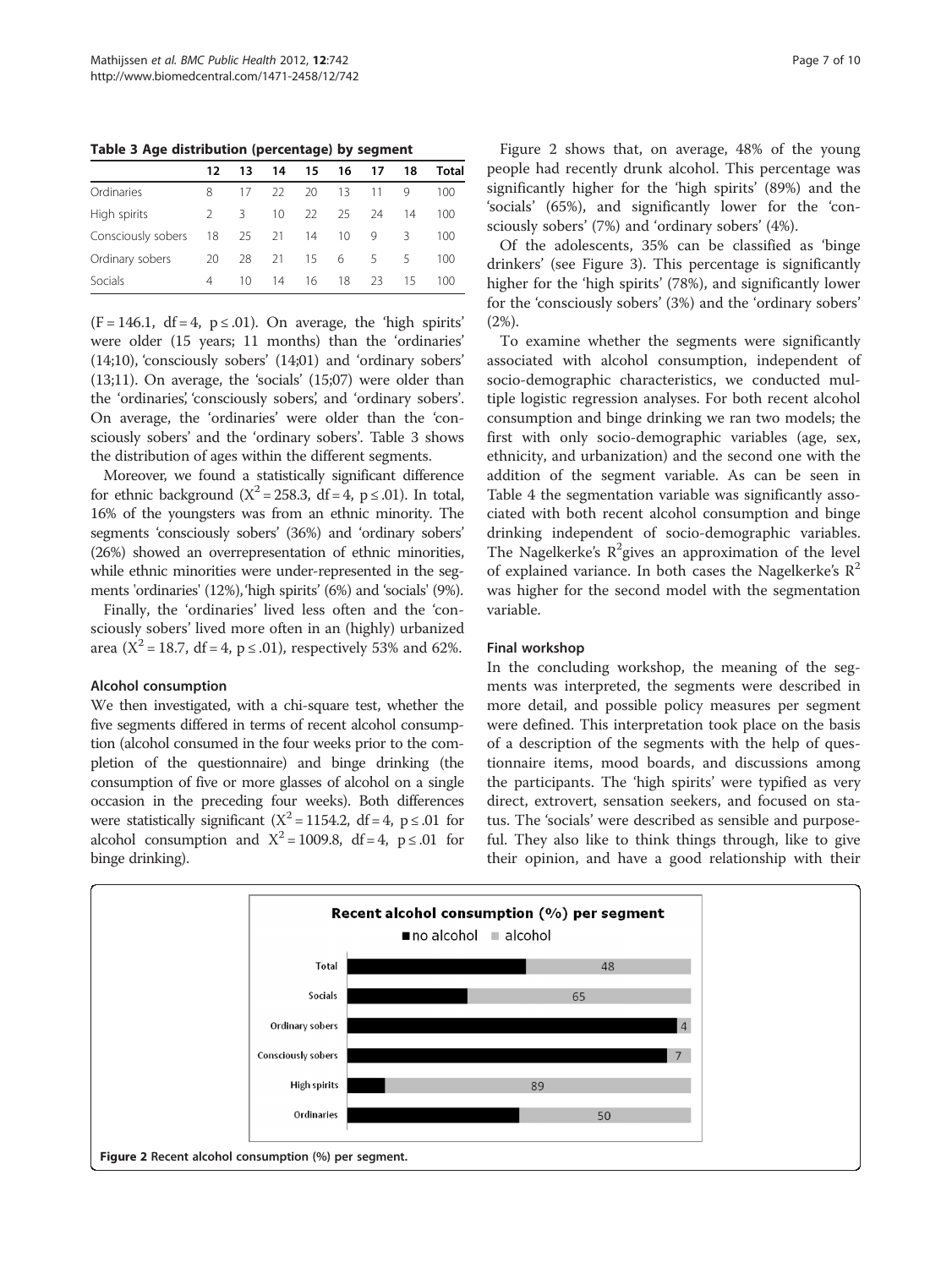<span id="page-7-0"></span>

parents. 'Ordinaries' were described as concerned about status, tractable, and focused on the familiar. 'Consciously sobers' were characterized as cautious, unadventurous, family-oriented, socially involved, and not particularly concerned about status. The 'ordinary sobers' were very similar to the 'consciously sobers' in terms of their value attitudes; cautious, unadventurous, family-oriented, and socially involved.

Finally, for each segment, possible approaches for policy and interventions were suggested. According to the

participants of the workshop 'high spirits' must not be approached too didactically. However it is important to work on raising their awareness and the consequences of excessive alcohol consumption should be demonstrated. Finally, for this segment, possibly strict rules should be applied (e.g. alcohol-free school parties). 'Socials' seem to set their own limits, and have a sense of responsibility. Because the results suggest that 'socials' have a good relationship with their parents, the parents can play an important role in setting rules and reaching

| Table 4 Association of the segments with recent alcohol consumption and binge drinking, adjusting for socio- |  |
|--------------------------------------------------------------------------------------------------------------|--|
| demographic characteristics                                                                                  |  |
|                                                                                                              |  |

|                              | Recent alcohol consumption |              | <b>Binge drinking</b> |           |
|------------------------------|----------------------------|--------------|-----------------------|-----------|
|                              | Model 1                    | Model 2      | Model 1               | Model 2   |
| Age                          | $2.23**$                   | $2.07**$     | $1.98**$              | $1.80**$  |
|                              |                            | Sex          |                       |           |
| Male                         | Ref                        | Ref          | Ref                   | Ref       |
| Female                       | $1.19*$                    | $1.45***$    | 0.85                  | 0.95      |
|                              |                            | Urbanization |                       |           |
| (Highly) urbanized area      | Ref                        | Ref          | Ref                   | Ref       |
| Non or little urbanized area | 1.18                       | 1.12         | $1.37**$              | $1.38***$ |
|                              |                            | Etnicity     |                       |           |
| Native                       | Ref                        | Ref          | Ref                   | Ref       |
| Ethnic minority              | $0.21***$                  | $0.38**$     | $0.35***$             | $0.70*$   |
|                              |                            | Segment      |                       |           |
| Ordinaries                   |                            | Ref          |                       | Ref       |
| High Spirits                 |                            | $5.28**$     |                       | $5.24***$ |
| Consciously sobers           |                            | $0.08**$     |                       | $0.08**$  |
| Ordinary sobers              |                            | $0.04***$    |                       | $0.05***$ |
| Socials                      |                            | 1.10         |                       | 0.81      |
| Nagelkerk R <sup>2</sup>     | 0.42                       | 0.61         | 0.33                  | 0.53      |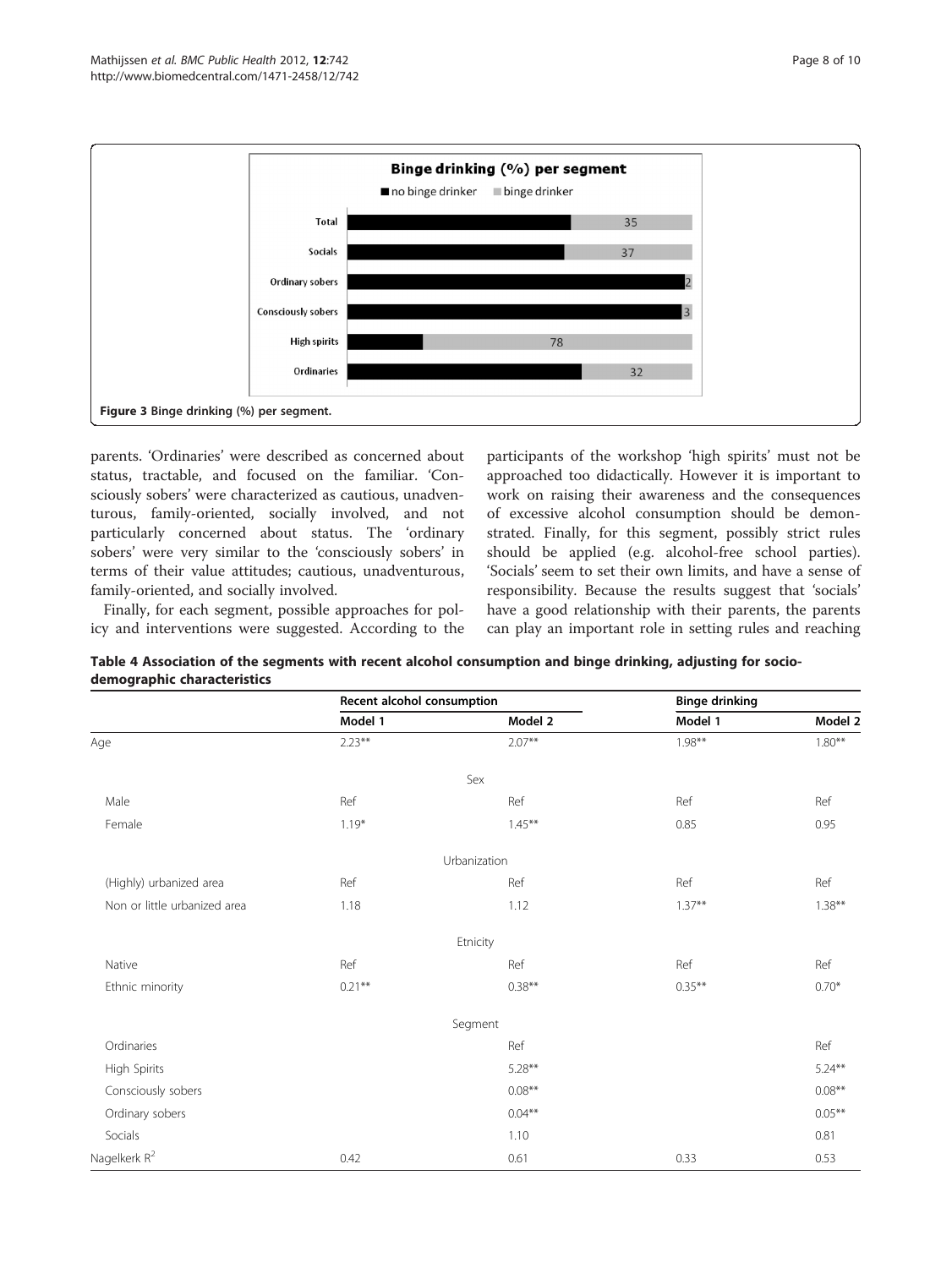agreements with their children. The 'ordinaries' will see the 'high spirits' and 'socials' as strong role models. So, to make 'ordinaries' realize that not every young person drinks, it is important to increase the visibility of 'consciously sobers' and 'ordinary sobers'. The 'consciously sobers' are non-drinkers on principle. It is therefore important for them that they should not feel isolated. For the 'ordinary sobers' it seems to be important that they should be stimulated to continue to say 'no'.

# **Discussion**

In spite of the need within the field of health promotion for methods for dividing heterogeneous groups into more homogeneous subject-specific segments, there has generally been little progress beyond a division on sociodemographic characteristics. This investigation was a first step in the search for possibilities of segmenting by other than socio-demographic characteristics. The results of this investigation demonstrate that it is possible to group adolescents into five different and more homogeneous segments concerning values, attitudes, and motives in relation to alcohol. It is important to recognize that the names we gave to the segments are just labels, used to give a feeling for the characteristics of the five clusters. They are not descriptive names, and are not intended to represent the alcohol consumption of individual members of the clusters.

Besides the differences in values, attitudes, and motives, the segments also differed in drinking behavior. As an extension to the results presented in our Dutch article [\[20](#page-9-0)] we now studied whether alcohol specific segmentation was significantly associated with alcohol consumption independent of socio-demographic characteristics. These found differences for the segments remained even after controlling for age, sex, ethnicity and degree of urbanization.

Nevertheless, it is important to recognize that attitudes might change over time. A large proportion of the 12 and 13 year olds belong to the segments 'ordinary sobers' and 'consciously sobers'. There is a possibility that, in one or two years, some members of the group 'ordinary sobers', and perhaps even of the 'consciously sobers', will move to one of the groups 'high spirits', 'ordinaries', or 'socials'. Probably, the segments that have been defined are not static groups. It would be interesting to investigate how these groups develop in the course of time, which determinants influence this development, and whether it is possible to predict which young people will end up in which segment. With such knowledge, it would be possible to tune interventions to the target group even better.

In spite of the promising results, there are, of course, still some reservations concerning the investigation. Firstly, our study had a relatively low response. Despite two reminders and the incentive (the prospect of a  $€10$ 

cinema ticket), somewhat fewer than half of the adolescents approached completed the questionnaire. However, the percentage of adolescents in this study who had recently consumed alcohol (48%) did not diverge from the data in the Brabant Youth Monitor (49% for the 12 to 18 age group). Within the Brabant Youth Monitor a larger number of young people had completed a questionnaire ( $N = 11,000$ ). What is more, the response percentage in the Brabant Youth Monitor was also higher (57%). It therefore appears that in this investigation, at least in relation to alcohol consumption, we did not reach a very different group.

Secondly, this was a first explorative analysis. Validated questionnaires about values and attitude against alcohol for adolescents were at the time of our study not available. We therefore constructed our own questions, based on a literature study, expert opinions and focus groups of adolescents. With a factors analysis we found five different factors. However, it is recommended to confirm these factors in another sample of 12 to 18 years old. Although the segments were significantly associated with alcohol consumption variables independently of sociodemographic variables and the experts in the final workshop seemed to recognize these segments more research is needed to examine the usefulness of these different subgroups. Therefore, we were pleased that our 28 questions were added to the Brabant Youth Monitor 2011, a large questionnaire sent to more than 70,000 adolescents living in het province North-Brabant in order to strengthen the validation of our instrument.

Thirdly, it is not yet clear how we can identify and reach the different segments in everyday life. Furthermore, the results are still not conclusive about the segment that should be the target of policy. The size of the group suggests that we should concentrate primarily on the 'ordinaries', but if we consider the group where the most alcohol is consumed we should target the 'high spirits'.

Because of these questions two new investigations have now been started in the Academic Collaborative Centre for Public Health Brabant. Grants for these investigations have been obtained from ZonMw, the Netherlands Organization for Health Research and Development. In a Ph.D. project the questions whether and how this audience segmentation (related to alcohol) and social marketing can improve the reach of both prevention and policy measures among adolescents aged 12 to 18 years will be studied. Moreover in this project we will examine whether existing effective interventions can be adapted, or whether new interventions can be developed that more closely match the specific characteristics, requirements, and needs of the different segments.

In addition, in another study we will investigate whether we can also distinguish different segments in the 16 to 24 age group.